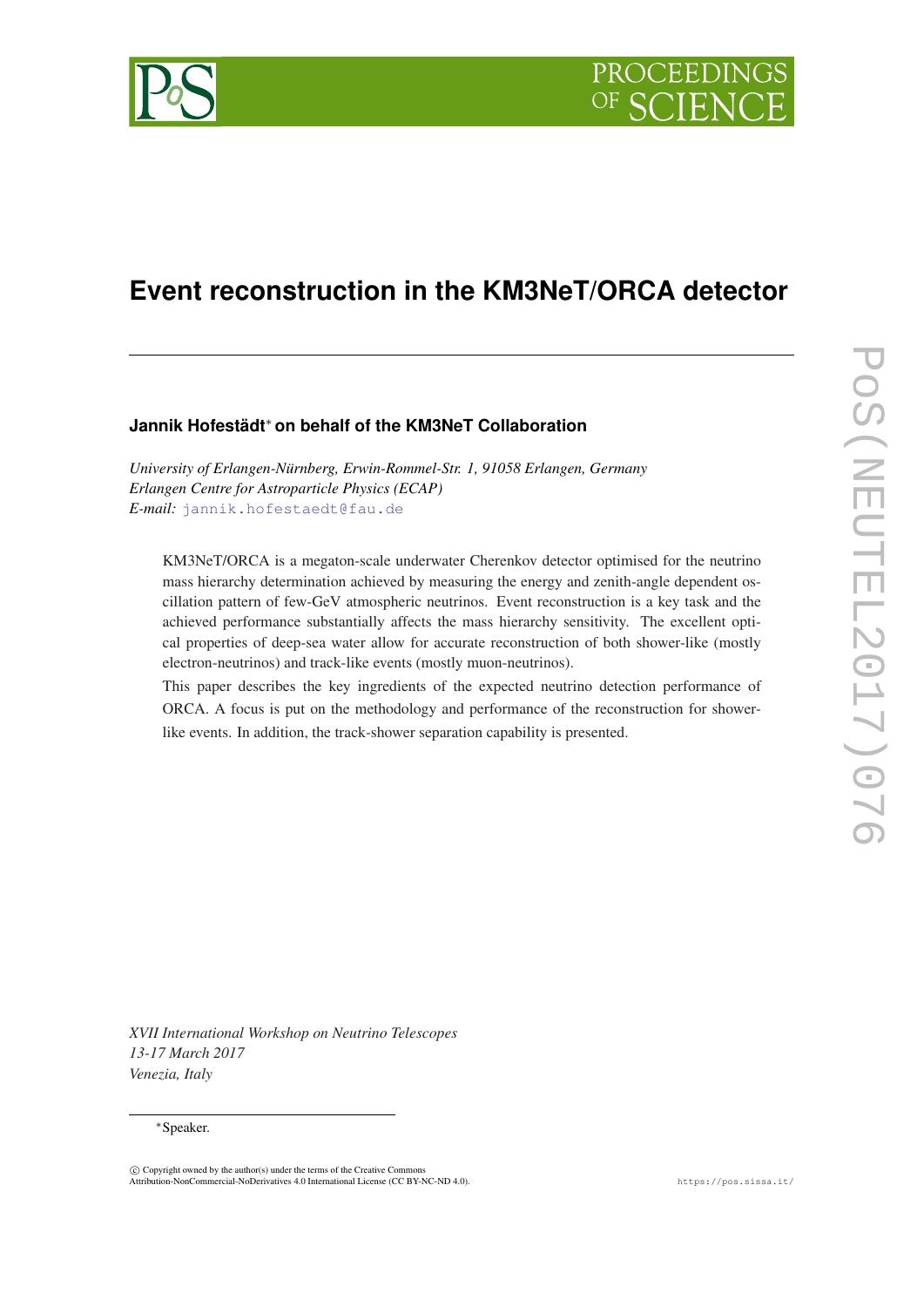# 1. KM3NeT/ORCA – neutrino oscillation physics in the deep-sea

The KM3NeT collaboration has started the construction of two next-generation underwater neutrino telescopes in the Mediterranean Sea, named ARCA and ORCA. The two detectors share the same technology but target different neutrino energy regimes and physics goals. ORCA, to be installed in a depth of 2450 m offshore Toulon in France, is a dense megaton-scale detector optimised for measuring the oscillation of atmospheric neutrinos. ARCA, to be installed in a depth of 3500 m offshore Sicily in Italy, is a sparse gigaton-scale detector optimised for high-energy neutrino astronomy. The key KM3NeT technology is the Digital Optical Module (DOM), a pressureresistant glass sphere housing 31 3-inch PMTs and their associated electronics. The DOMs are arranged in strings held vertically by a submarine buoy and anchored to the seabed.

The ORCA detector will consist of 115 such detection strings. Each string comprises 18 DOMs with a vertical spacing of roughly 9 m. The horizontal spacing between adjacent strings is about 20 m. With this detector layout, a mass of about 6 Mton of seawater is instrumented.<sup>1</sup> ORCA's main science goal is the determination of the neutrino mass hierarchy (NMH), which refers to the two possible orderings of the neutrino mass eigenstates. The NMH can be determined by measuring the energy and zenith-angle dependent oscillation pattern of few-GeV atmospheric neutrinos that have traversed the Earth towards the detector. The detector performance substantially affects the NMH sensitivity and event reconstruction is therefore a key task.

This contribution is mainly based on the 'Letter of Intent for KM3NeT 2.0' [[1](#page-3-0)] and Ref. [[2](#page-3-0)].

# 2. Event reconstruction in ORCA

The information available for event reconstruction in ORCA is a set of *hits*, which comprise the arrival time (nanosecond precision) of the detected photons and a charge information of the electrical pulse recorded by a PMT. The DOM positions (∼ 10 cm precision) and orientations (fewdegree precision) are monitored with calibration devices. The task of the event reconstruction is to find the event hypothesis that fits the observed hit pattern best. By this, the energy and direction of the incoming neutrino as well as other parameters of the neutrino interaction are reconstructed.

Two distinct event topologies are considered: tracks and showers. Showers are initiated by energetic electrons and hadrons emerging from the neutrino interaction. While showers develop over relatively short distances, energetic muons produce long tracks in the detector. Hence, tracklike events are induced by  $\overleftrightarrow{v}_\mu$  charged-current (CC) interactions, as well as  $\overleftrightarrow{v}_\tau$  CC interactions with muonic tau decays. All other neutrino-induced events are called shower-like, i.e. from  $\overleftrightarrow{v}_e$  CC events,  $\overleftrightarrow{v}_{e,\mu,\tau}$  neutral-current (NC) and  $\overleftrightarrow{v}_{\tau}$  CC interactions with non-muonic tau decays.

Dedicated reconstruction algorithms for track-like and shower-like events, as well as for event topology classification, have been developed within KM3NeT/ORCA. The methodology and performance of the shower reconstruction and the event topology classification are described in the following. The performance of the track reconstruction is comparable to that of the shower reconstruction. Further details can be found in Ref. [[1](#page-3-0)] and references therein.

<sup>&</sup>lt;sup>1</sup>Currently, an increased inter-string spacing of 23 m is considered. This new detector configuration is  $\sim$  1.4 times larger in volume with a correspondingly smaller instrumentation density.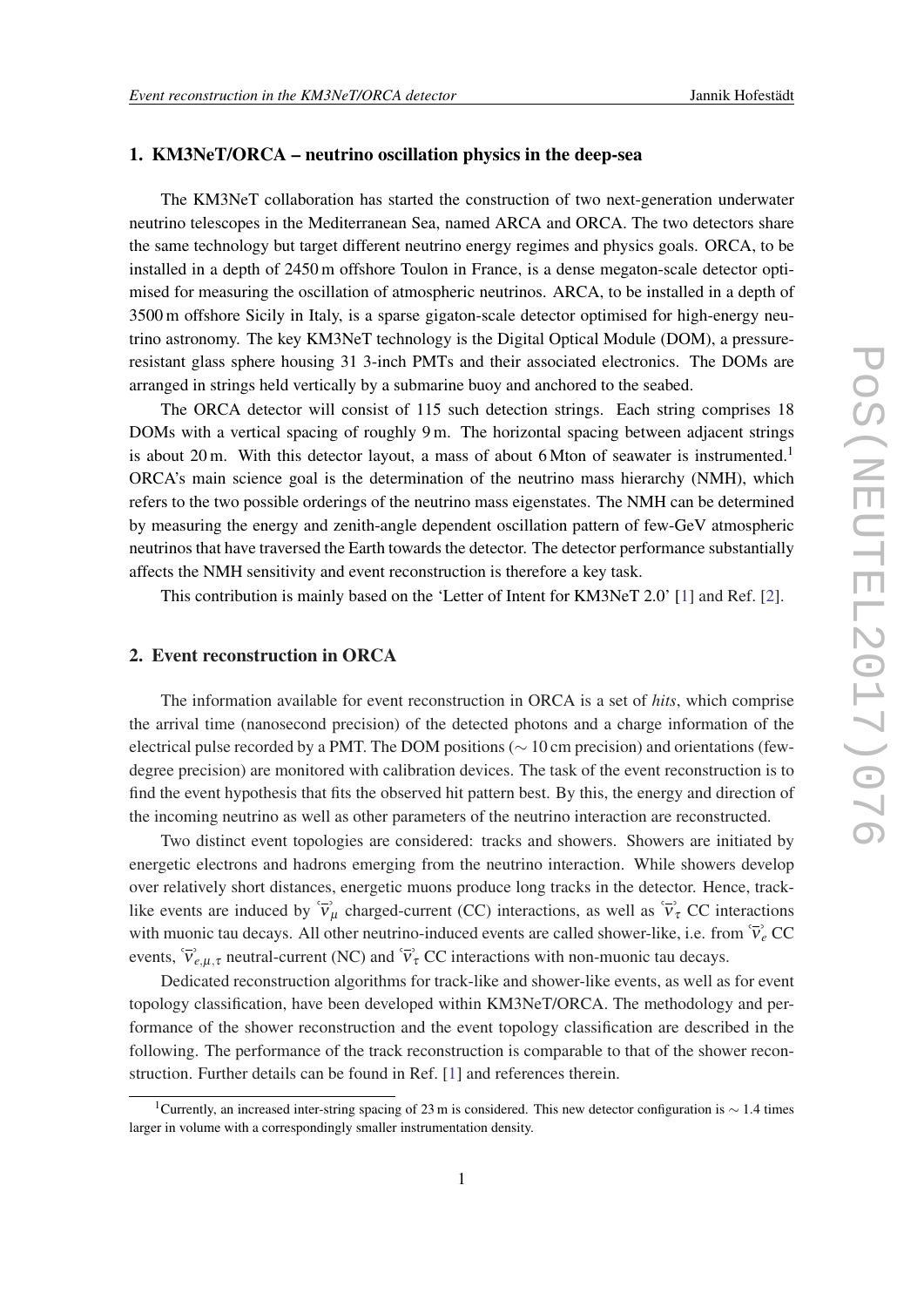### <span id="page-2-0"></span>2.1 Shower reconstruction

The shower reconstruction is performed in two steps. In the first step, the interaction vertex (time and position) is reconstructed based on the hit times and positions. In the second step, the direction, energy and inelasticity (or Bjorken *y*) are reconstructed based on the number of hits and their distribution in the detector. In both steps a maximum likelihood fit is performed for many different initial shower hypotheses and the solution with the best likelihood is chosen. Due to the large scattering length  $(\lambda_s^{\text{eff}} = \lambda_s/[1-\langle \cos(\theta_s) \rangle] \approx 265 \text{ m}$  for a photon wavelength of 470 nm) in deep-sea water the light emission characteristics are conserved over sufficiently large distances, so that information from a large detector volume (large lever arm) can contribute to event reconstruction, resulting in good resolutions. The precise vertex reconstruction (0.5−1 m) without prior knowledge of the shower direction justifies the factorisation of the fitting procedure.

The reconstruction is designed to find the electron direction in  $\tilde{v}_e$  CC events, as the electron mostly is the dominant particle producing the brightest Cherenkov cone in the event and the number of detected photons is usually insufficient to independently resolve the Cherenkov cones from all particles emerging from the neutrino interaction. An example distribution of the expected number of photons as a function of the angle between the shower direction and the vector from the vertex to a photosensor is shown in Fig. 1 (left). The electron direction is used to define this angle. A clear Cherenkov peak of the electron at  $42^\circ$  is visible. With larger inelasticity, this peak becomes fainter due to less energetic electrons, while the number of expected photons in the 'off-peak region' increases due to the more energetic hadronic showers. This shape difference provides sensitivity to the inelasticity. The shower energy is inferred from the light yield, which is approximately proportional to the energy.



Figure 1: Left: number of expected photons detected by all PMTs in a DOM as a function of the angle between the electron direction and the vector from the vertex to a DOM for  $\overrightarrow{v}_e$  CC events in different intervals of inelasticity *y*, and for neutrino energies of  $8 < E_v / GeV < 9$  and at distances of  $40 < d/m <$ 50. Right: median neutrino direction resolution (black circle), median ν-e scattering angle (red cross) and median electron direction resolution (blue diamond) as a function of neutrino energy for upward-going ν*<sup>e</sup>* CC (filled marker) and  $\bar{v}_e$  CC events (empty marker). These resolutions are for a more-densely instrumented detector assumed in Ref. [[1\]](#page-3-0) with 6 m instead of 9 m vertical spacing between the DOMs, however very similar resolutions are achieved for the 9 m configuration, as the neutrino direction resolution is dominated by the intrinsic ν-e scattering angle. Both figures are taken from Ref. [[1\]](#page-3-0).